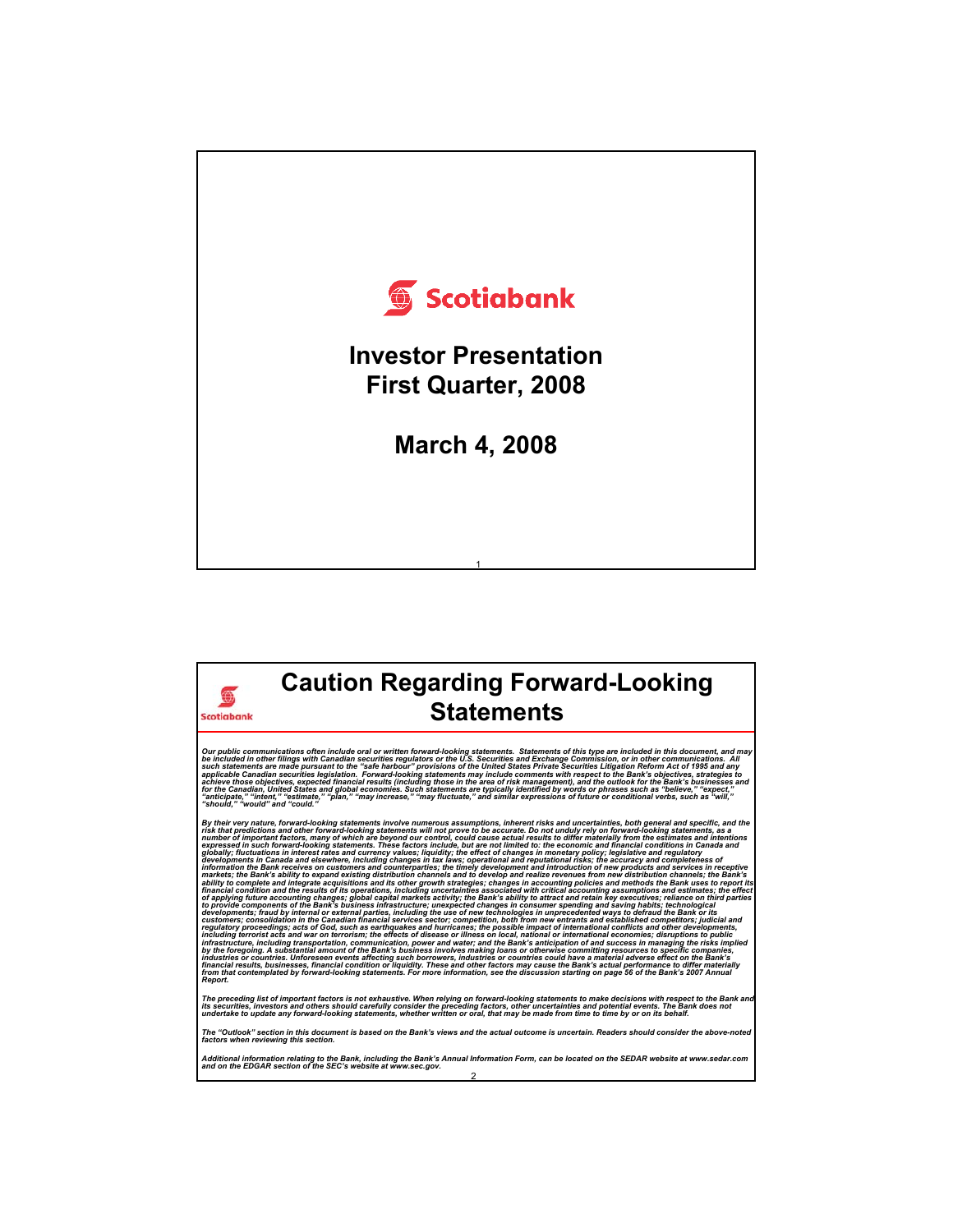

|                    |        |                  | Change     |  |  |
|--------------------|--------|------------------|------------|--|--|
|                    | Q1/08  | Yr/Yr<br>Qtr/Qtr |            |  |  |
| Net income (\$mm)  | \$835  | (18)%            | (12)%      |  |  |
| <b>EPS</b>         | \$0.82 | (19)%            | (14)%      |  |  |
| <b>ROE</b>         | 18.3%  | $(380)$ bp       | $(270)$ bp |  |  |
| Productivity ratio | 56.5%  | 290 bp           | 210 bp     |  |  |
|                    |        |                  |            |  |  |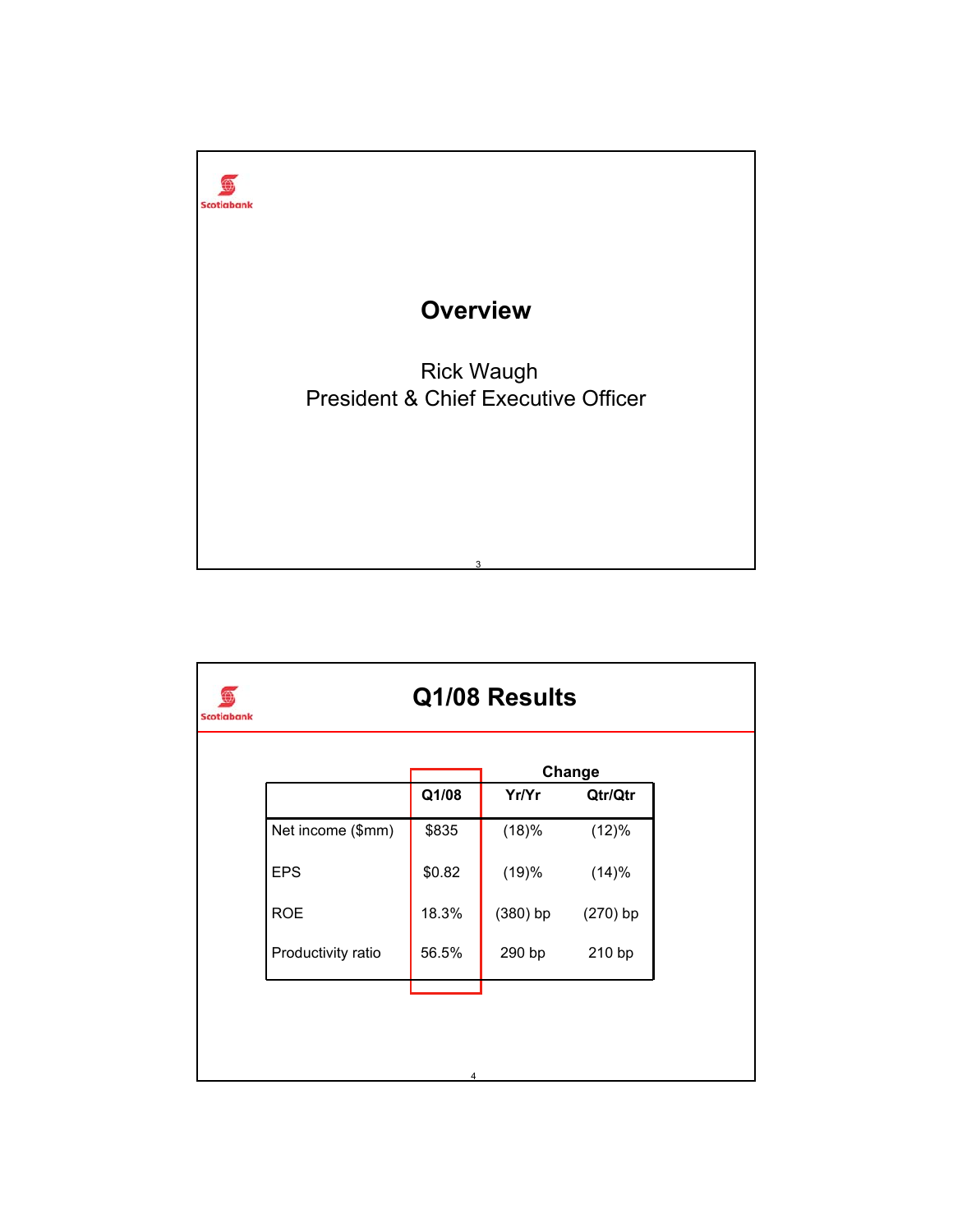

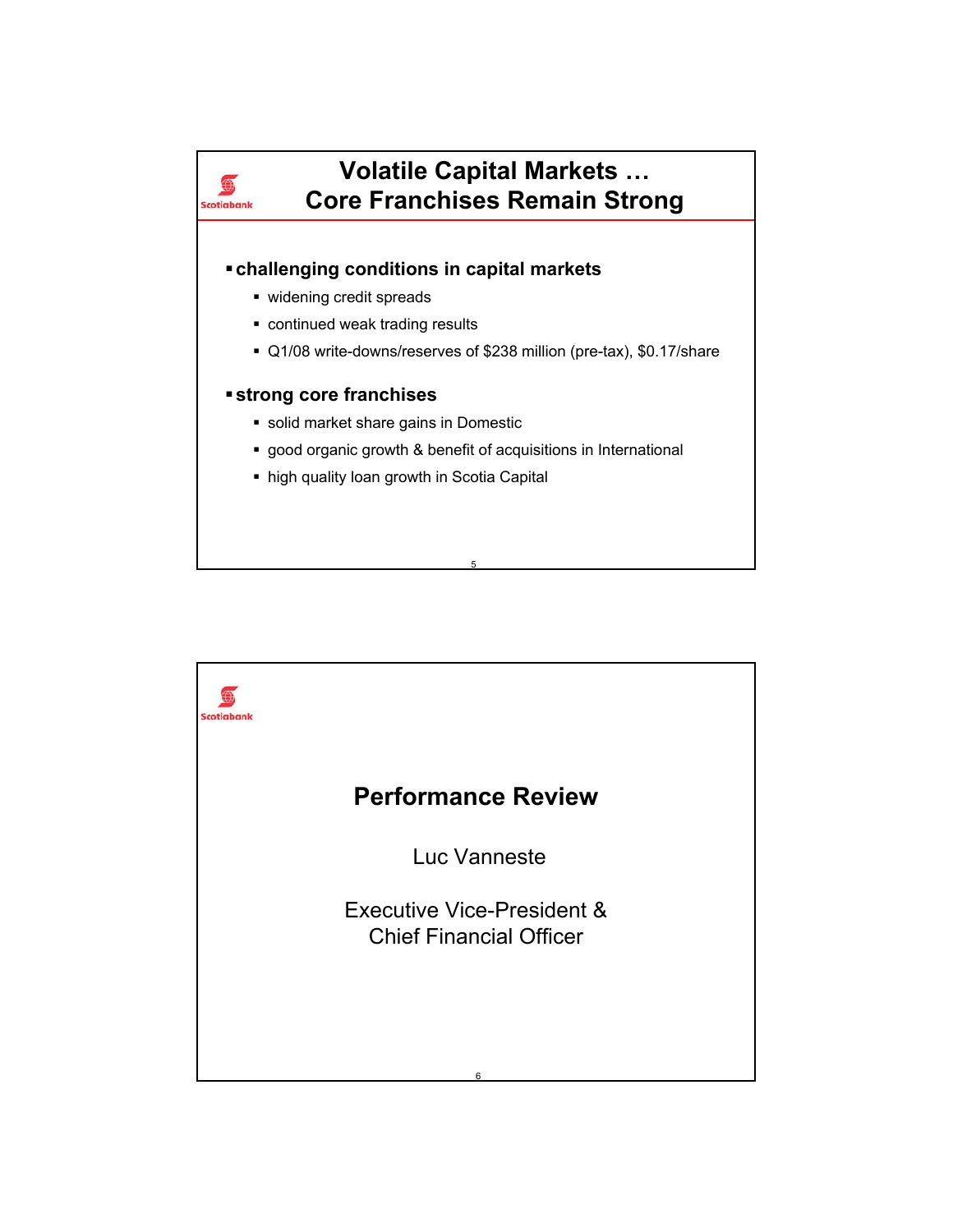

## **Q1/08 - Items of Note**

|                     |                  | <b>Net</b><br>Income | <b>EPS</b> |                                                    |
|---------------------|------------------|----------------------|------------|----------------------------------------------------|
| Reported            |                  | \$835<br>million     | \$0.82     |                                                    |
|                     | Pre-tax<br>(SMM) | After-tax<br>(\$MM)  | <b>EPS</b> | <b>Financial statement line</b>                    |
| <b>CDOs</b>         | (68)             | (56)                 | (0.06)     | Securities gains (52)<br>& Other Other income (16) |
| <b>SIVs</b>         | (46)             | (31)                 | (0.03)     | Securities gains                                   |
| <b>ABCP</b>         | (44)             | (30)                 | (0.03)     | Securities gains (39)<br>& Trading (5)             |
| Monoline<br>reserve | (80)             | (54)                 | (0.05)     | Trading                                            |
| Total               | (238)            | (171)                | \$(0.17)   |                                                    |

| Impact (\$MM)                |       | Yr/Yr       | Qtr/Qtr    |
|------------------------------|-------|-------------|------------|
| Revenues                     |       | (186)       | (21)       |
| Non-interest expenses        |       | 91          | 10         |
| Net income                   |       | (56)        | (6)        |
| Earnings per share (diluted) |       | $(6)$ cents | $(1)$ cent |
| Average exchange rate        | Q1/08 | Q4/07       | Q1/07      |
| \$US/\$CAD                   | 1 0 1 | 0.98        | 0.87       |
| Mexican peso/\$CAD           | 10.99 | 10.79       | 9.48       |
|                              | 8     |             |            |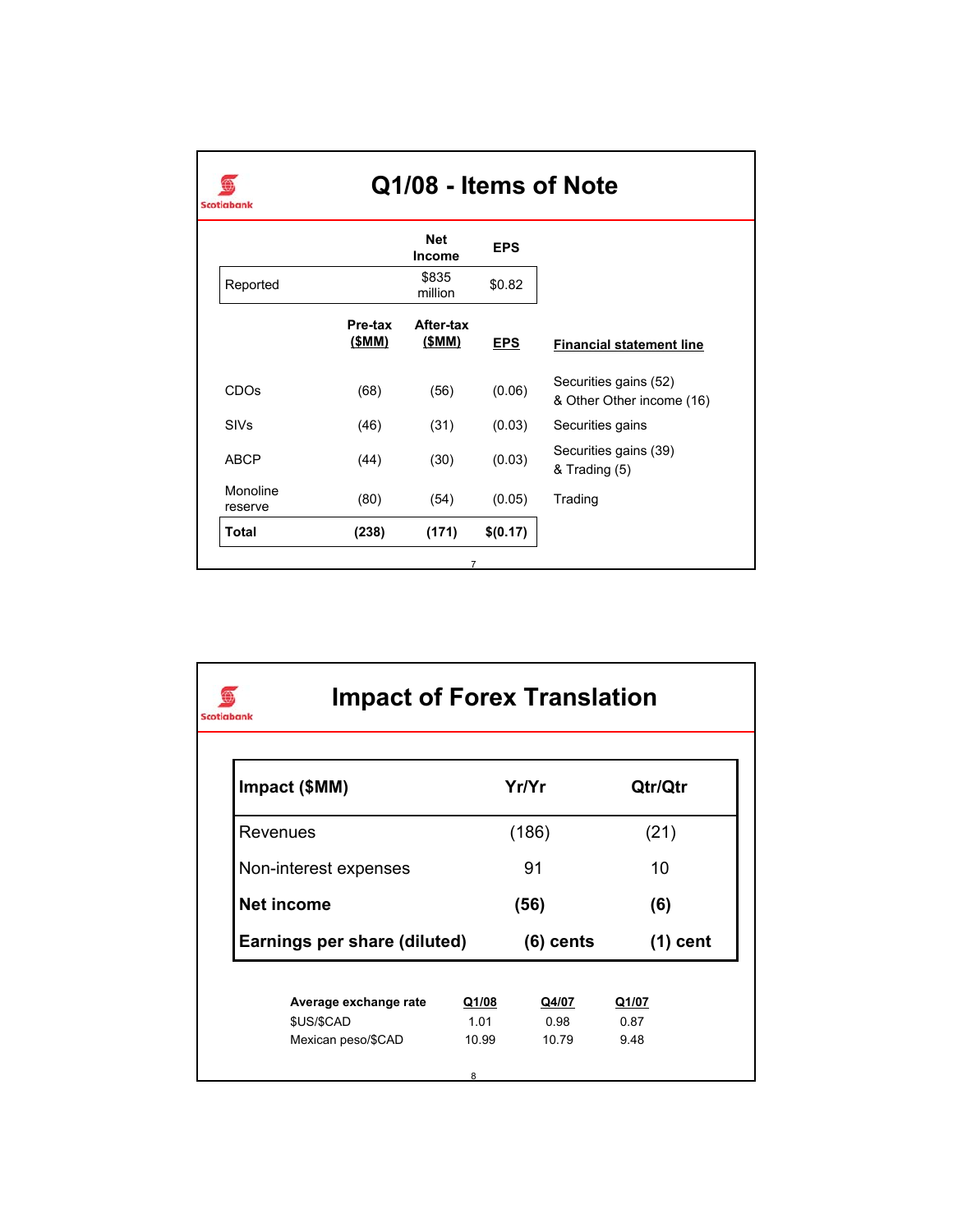

## **Scotiabank Mexico Lower Contribution in Q1**

| (\$ millions)                       | Q1/08  | Q4/07  | Q/Q        | <b>Comments</b>                                                                            |
|-------------------------------------|--------|--------|------------|--------------------------------------------------------------------------------------------|
| Contribution<br>(Mexican GAAP)      | \$117  | \$128  | \$(11)     | • Growth in retail assets more<br>than offset by higher PCLs &<br>lower government lending |
| <b>Canadian GAAP</b><br>adjustments | \$(49) | \$(19) | $$^{(30)}$ | •Q1 includes write-down of<br>future tax asset<br>•Q4 includes VISA gain                   |
| <b>Contribution to BNS</b>          | \$68   | \$109  | \$(41)     |                                                                                            |

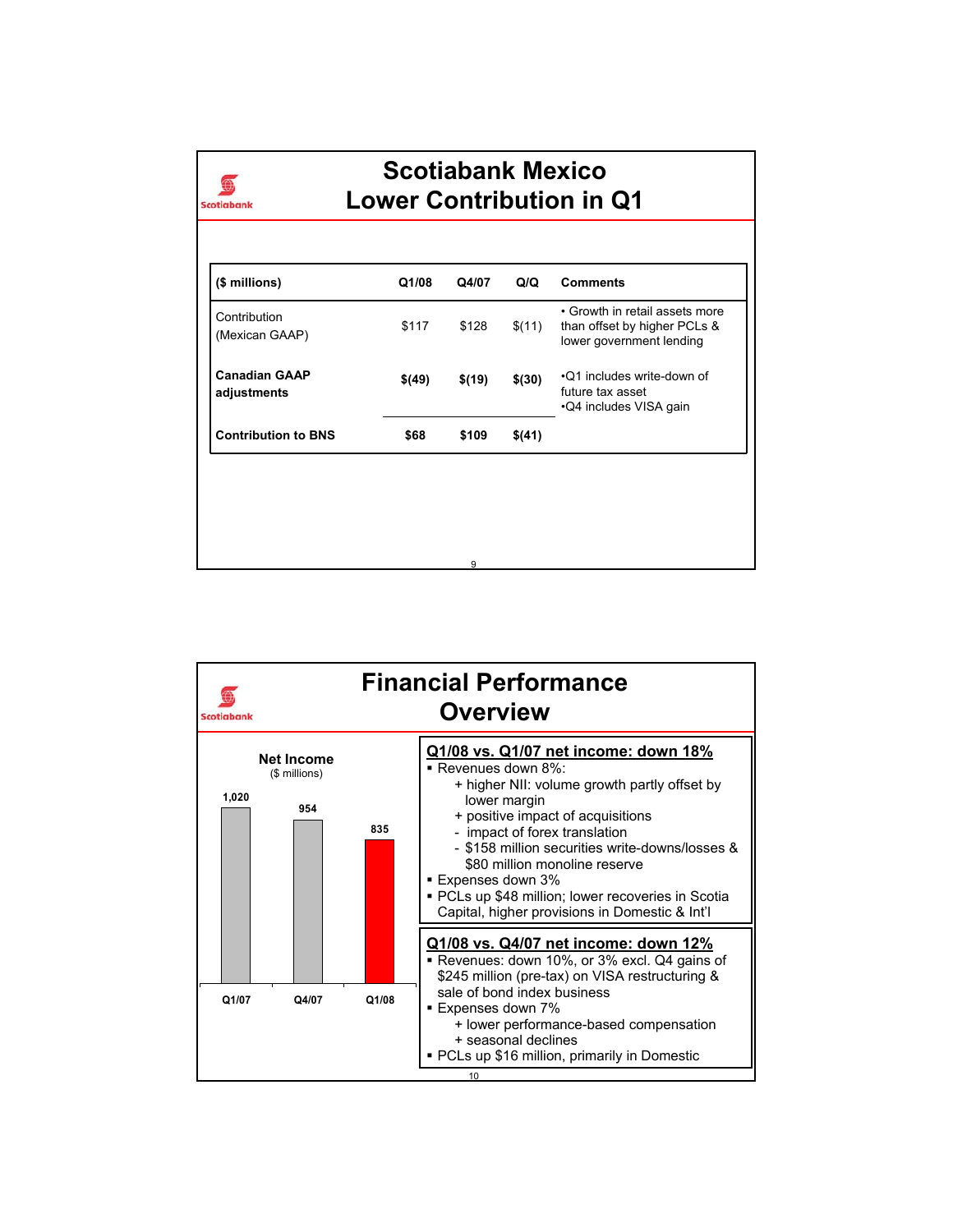

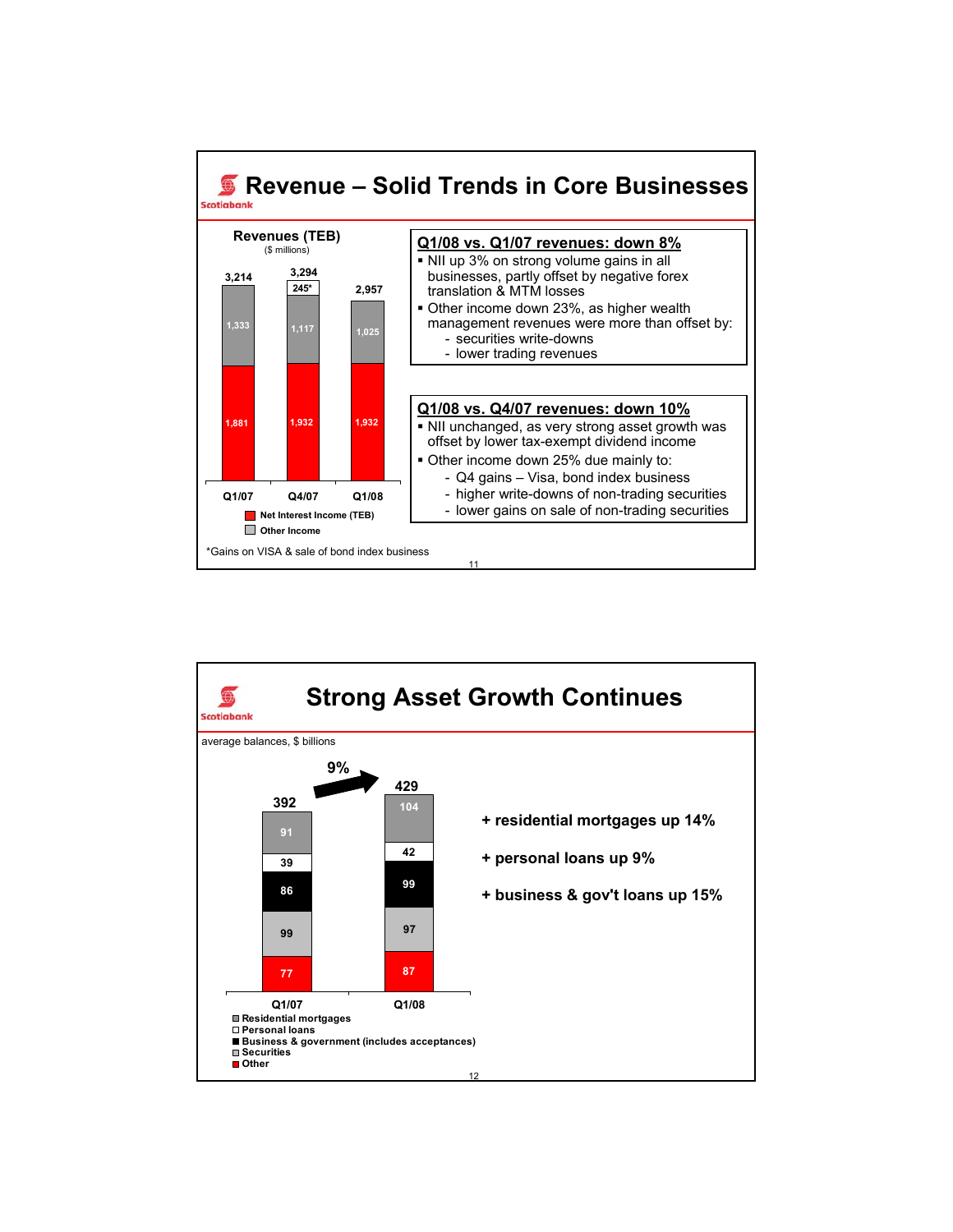

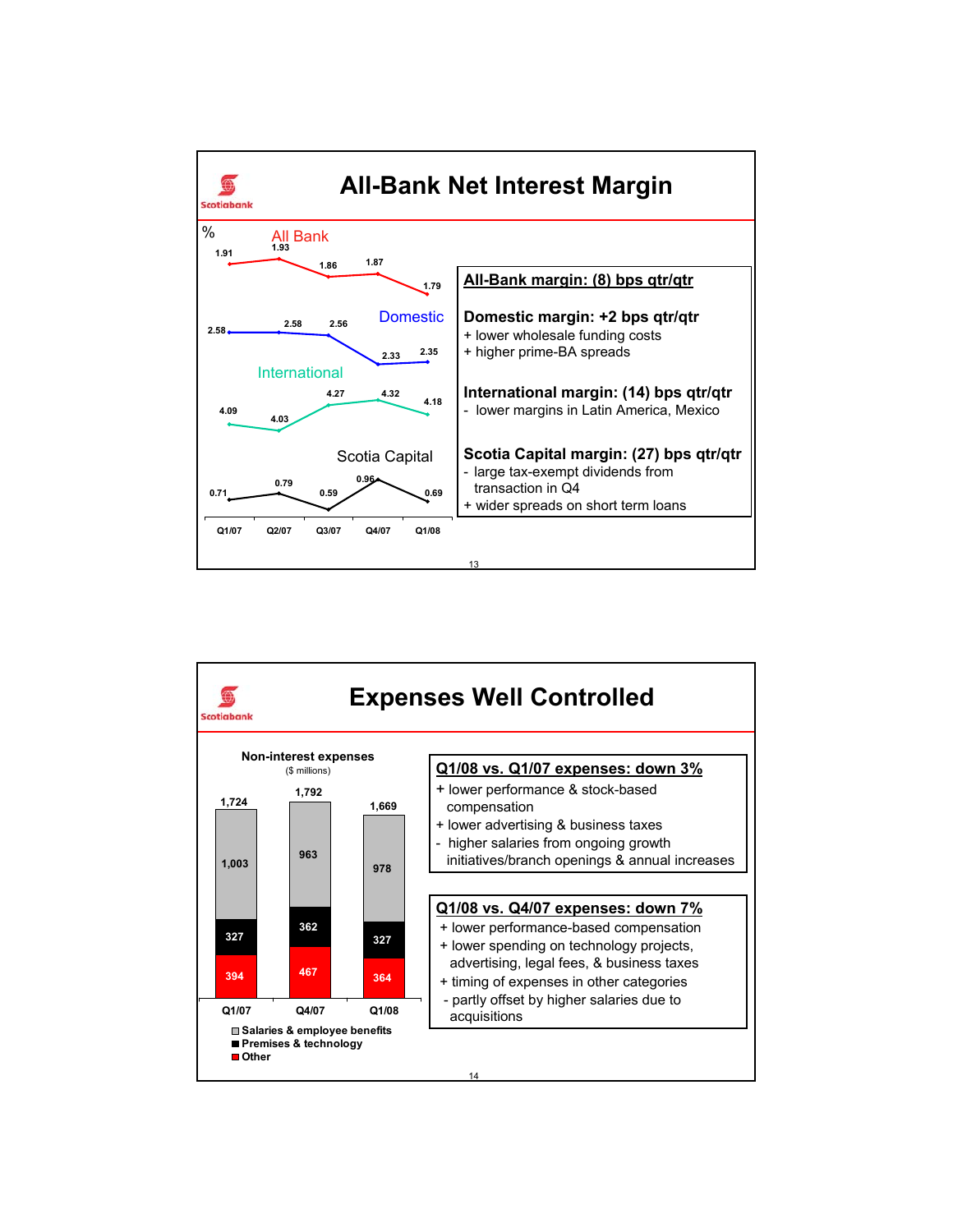

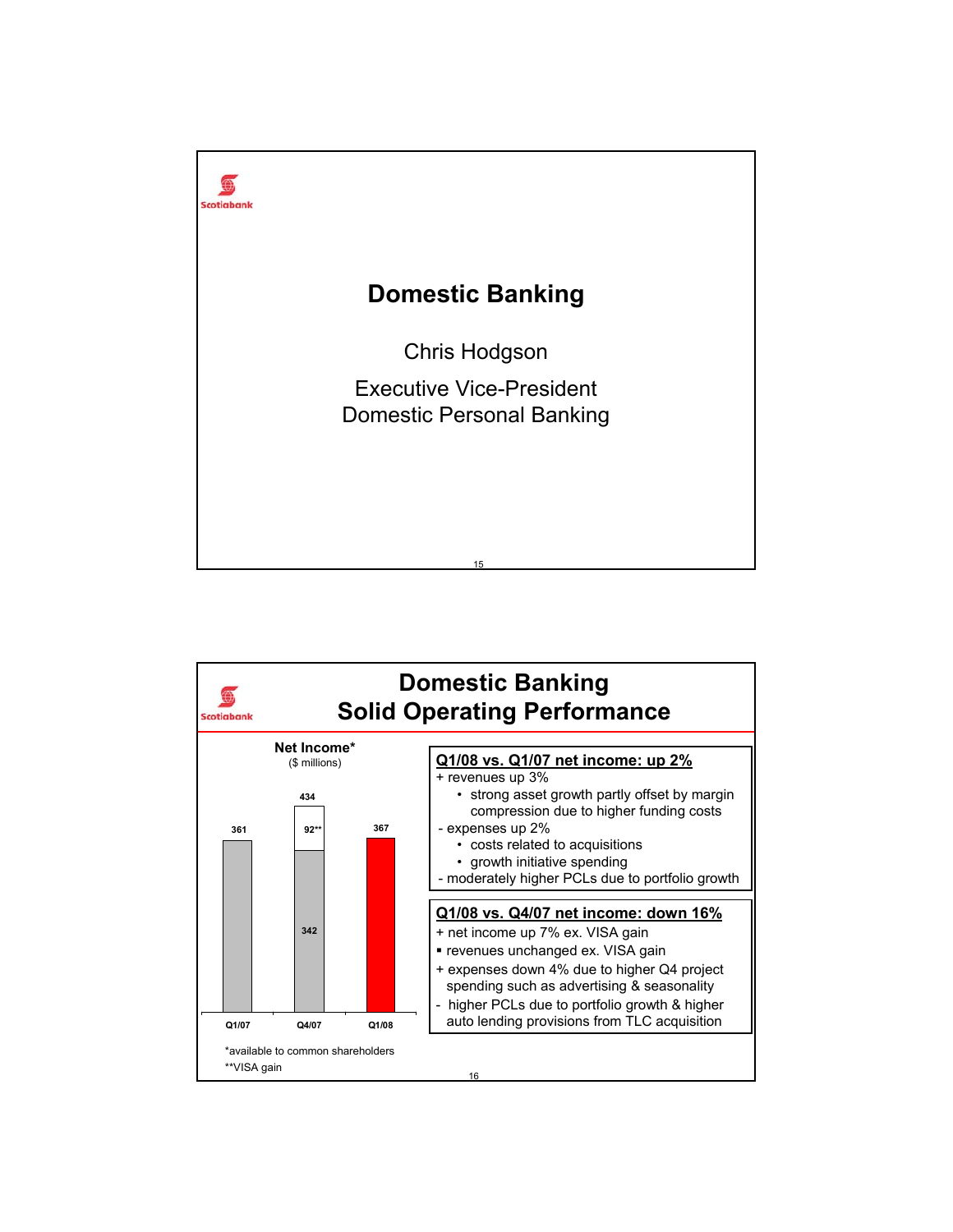

| <b>Strong Market Share Gains</b> |                                   |  |  |
|----------------------------------|-----------------------------------|--|--|
|                                  | Year-over-Year<br><b>Increase</b> |  |  |
| <b>Residential Mortgages</b>     | +18 basis points                  |  |  |
| <b>Personal Term Deposits</b>    | +95 basis points                  |  |  |
| <b>Total Personal Deposits</b>   | +56 basis points                  |  |  |
| <b>Mutual Funds</b>              | +24 basis points                  |  |  |

Domestic market share figures as at December 2007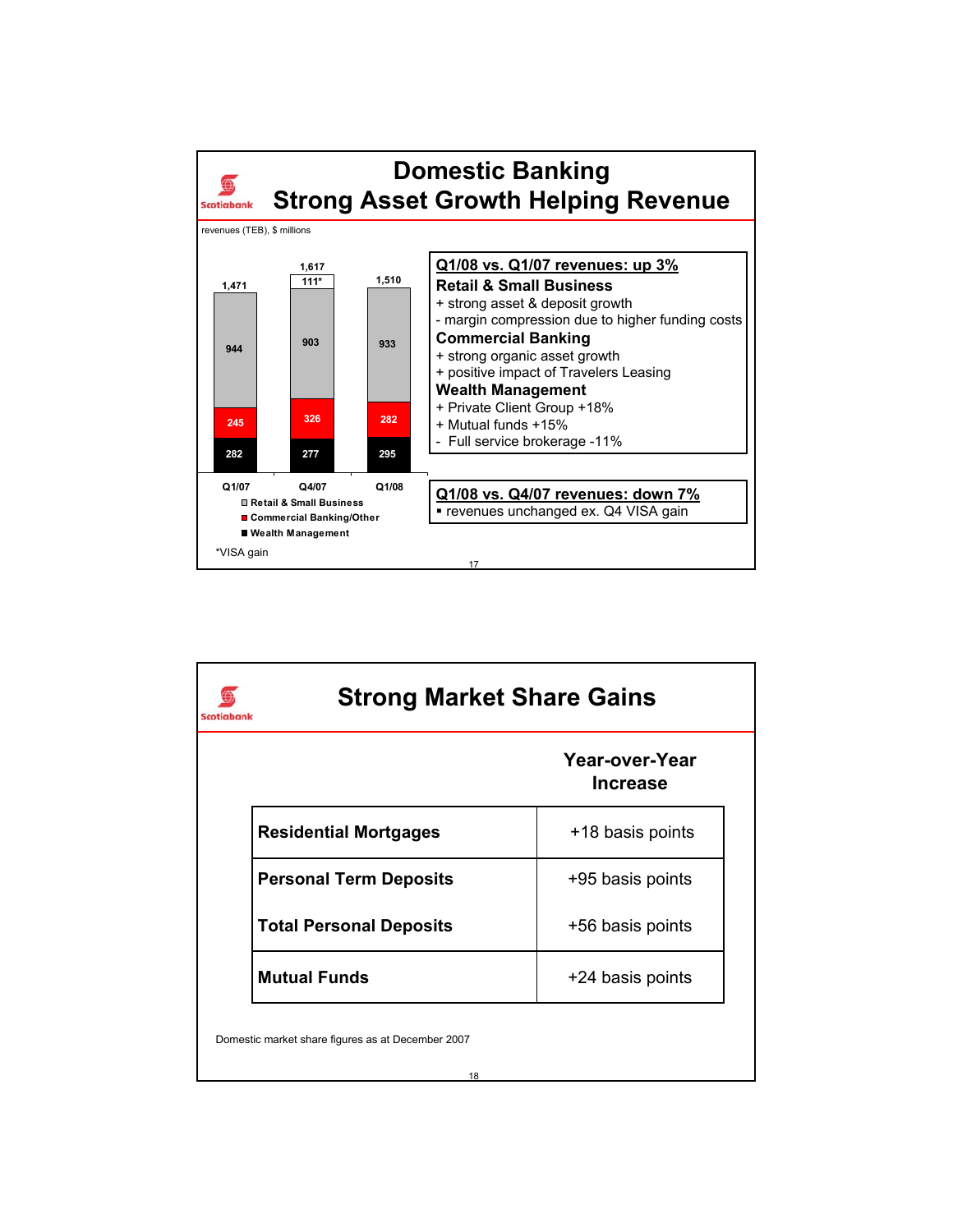

19

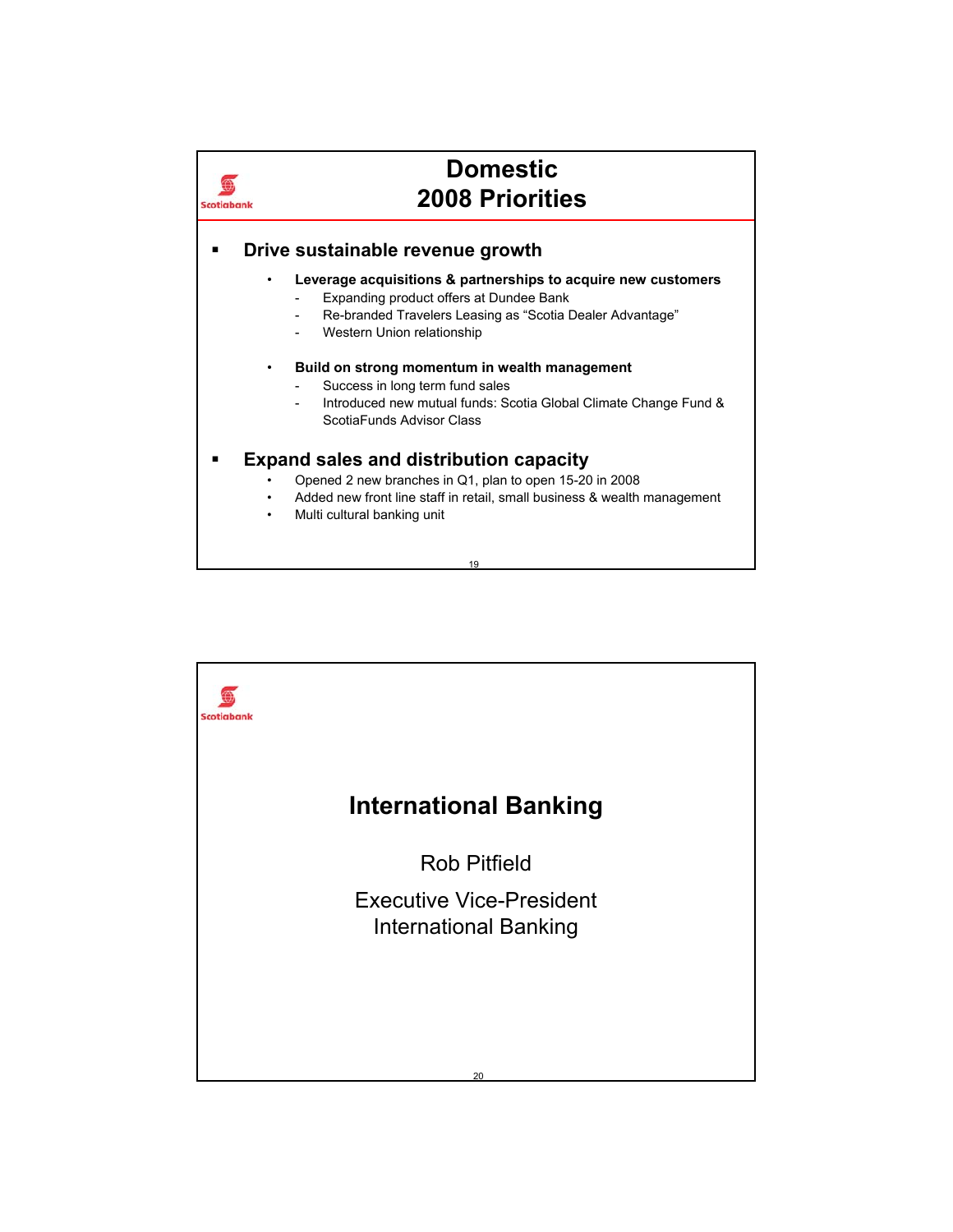

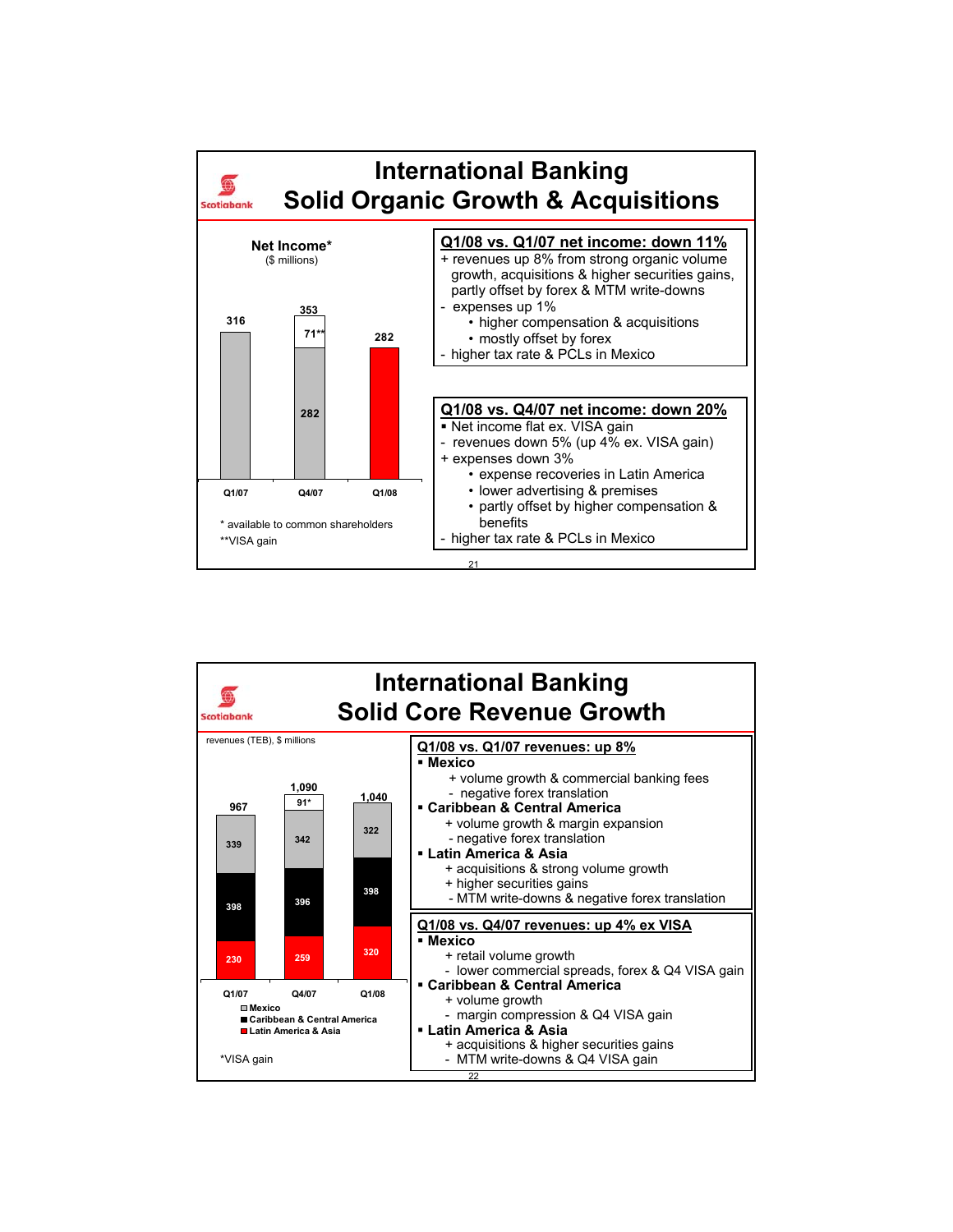

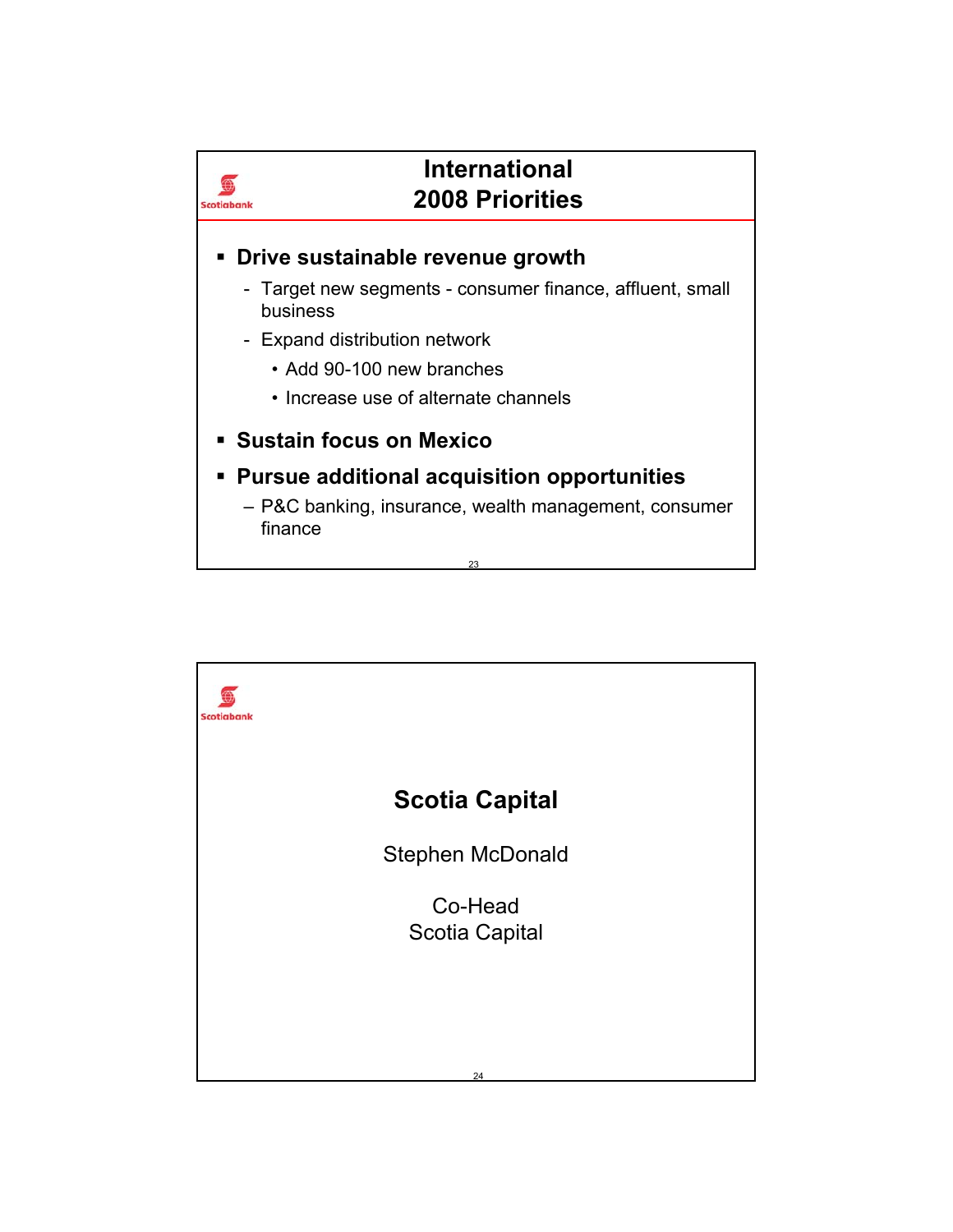

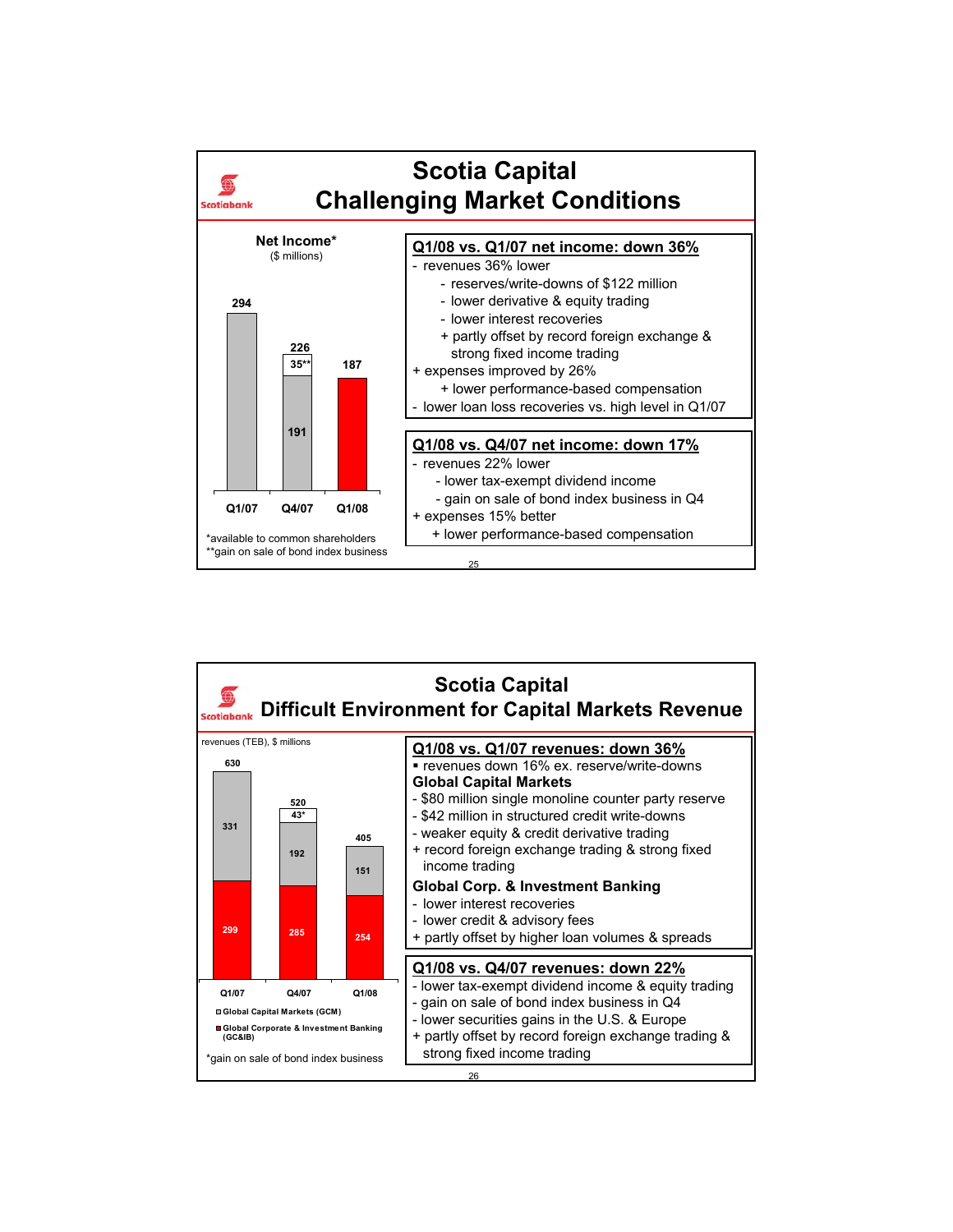

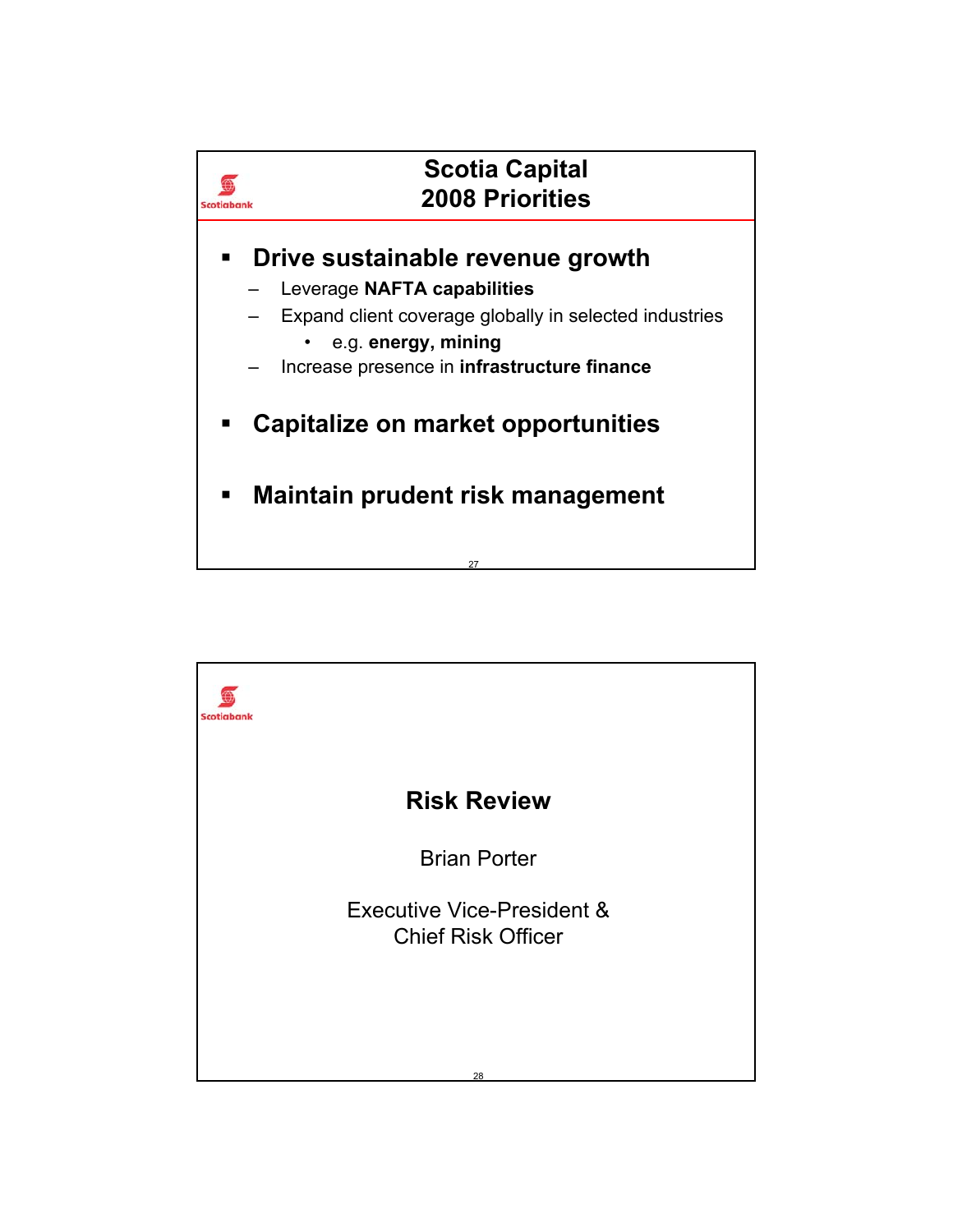

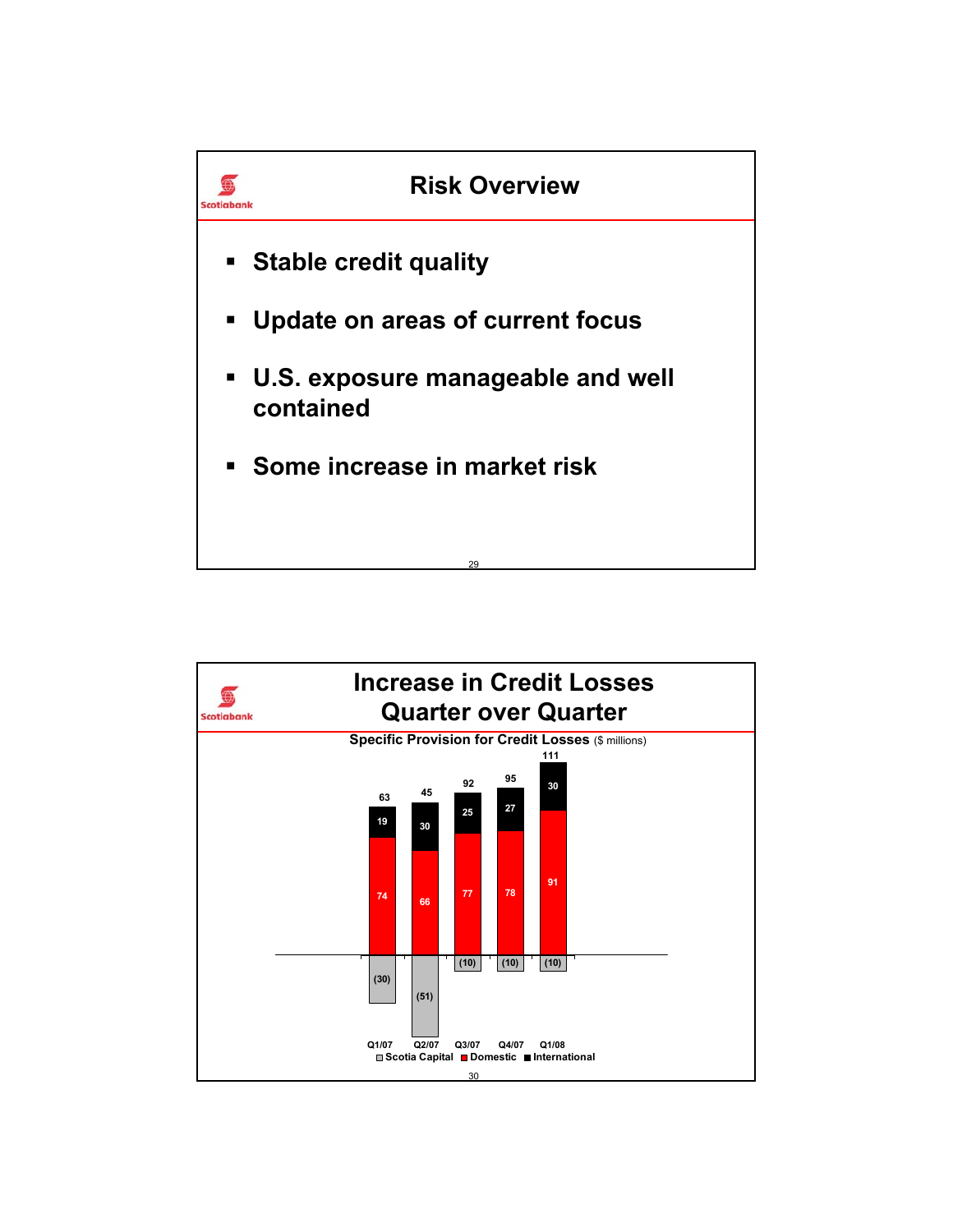

| Scotiabank                                                       | <b>Areas of Current Focus</b>                                                                                                                                                                                                                                                                                                                                                                                      |
|------------------------------------------------------------------|--------------------------------------------------------------------------------------------------------------------------------------------------------------------------------------------------------------------------------------------------------------------------------------------------------------------------------------------------------------------------------------------------------------------|
| <b>Monolines</b>                                                 | bought protection from one monoline on 3 AAA rated CDO tranches<br>⋗<br>no sub-prime mortgages<br>notional value: US\$937 million<br>\$161 million MTM at Q1/08 (\$80 million reserve)<br>٠<br>other direct exposures not material (<\$50 million)<br>➤<br>indirect exposure: US\$4.4 billion<br>$\triangleright$<br>high quality of underlying assets, minimal exposure (<\$50 million) to<br>sub-prime mortgages |
| Montreal<br><b>Accord ABCP</b>                                   | fair value of holdings: \$144 million<br>⋗<br>Q1/08 write-downs ranged up to 30%, reflecting changes in underlying asset value<br>⋗<br>liquidity lines to conduits total \$65 million; drawdowns of \$46 million<br>↘                                                                                                                                                                                              |
| CDOs and<br>CLOs                                                 | fair value of holdings: \$1.4 billion, including \$507 million acquired through<br>⋗<br>purchase of Dundee Bank of Canada. Increased from last quarter due to SIV<br>restructuring<br>100% investment grade equivalent<br>⋗<br>no sub-prime exposure<br>⋗                                                                                                                                                          |
| <b>Structured</b><br><b>Investment</b><br><b>Vehicles (SIVs)</b> | fair value of holdings: \$23 million<br>⋗<br>do not sponsor, manage or provide liquidity support to SIVs.<br>⋗                                                                                                                                                                                                                                                                                                     |
| <b>Hedge Fund</b><br><b>Exposure</b>                             | majority of activity collateralized<br>⋗<br>no credit issues with counterparties<br>↘                                                                                                                                                                                                                                                                                                                              |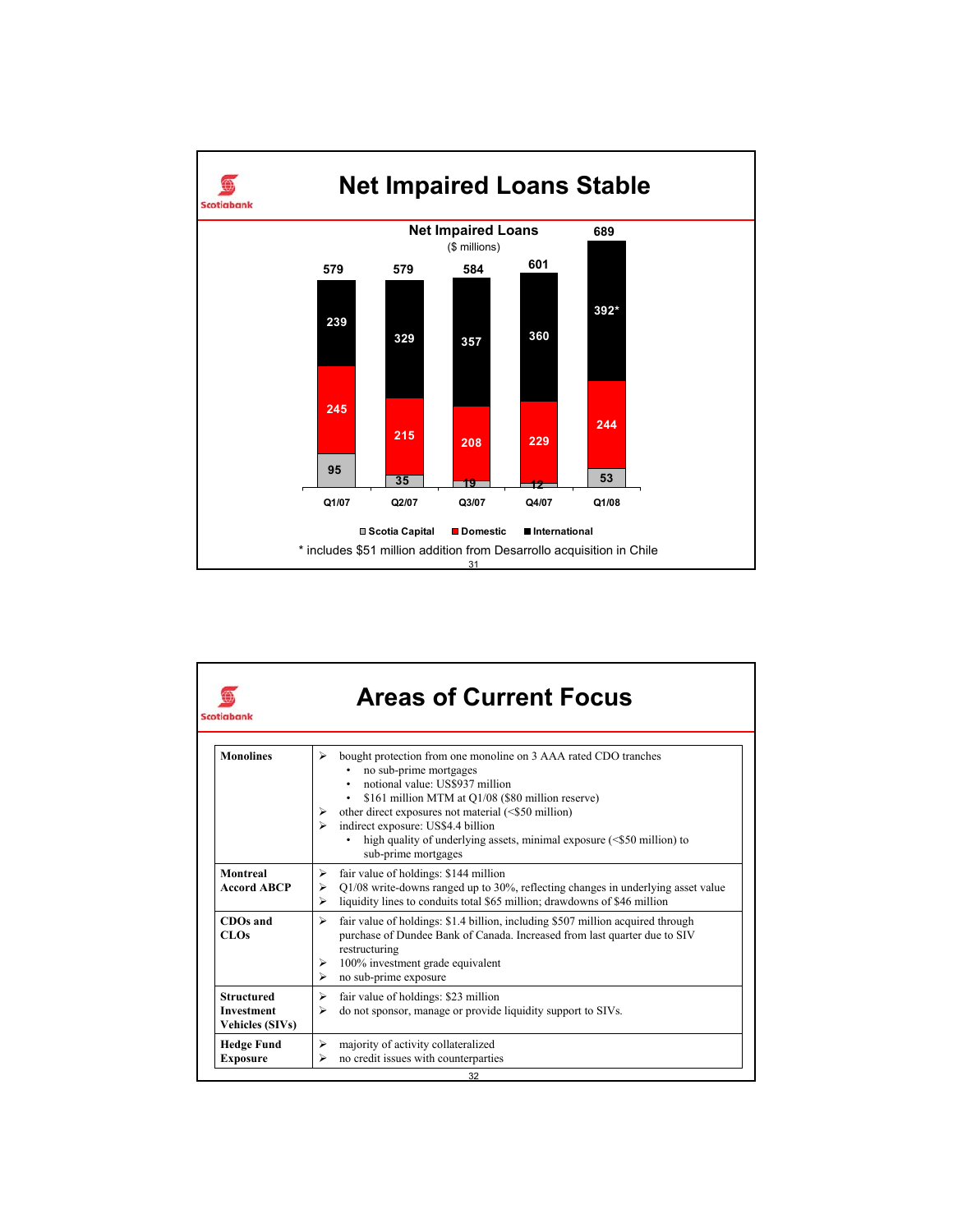

| <b>VaR by Risk Factor</b><br><b>Scotiabank</b> |       |       |              |  |  |  |  |
|------------------------------------------------|-------|-------|--------------|--|--|--|--|
| Average 1 day VaR, \$ millions                 |       |       |              |  |  |  |  |
| <b>Risk Factor</b>                             | Q1/08 | Q4/07 | <u>Q1/07</u> |  |  |  |  |
| Interest rate                                  | 13.8  | 9.2   | 7.2          |  |  |  |  |
| <b>Equities</b>                                | 4.5   | 6.1   | 3.6          |  |  |  |  |
| Foreign exchange<br>& Commodities              | 3.6   | 3.9   | 2.6          |  |  |  |  |
| <b>Diversification</b>                         | (5.3) | (6.0) | (4.2)        |  |  |  |  |
| <b>All-Bank VaR</b>                            | 16.6  | 13.2  | 9.2          |  |  |  |  |
|                                                |       |       |              |  |  |  |  |
|                                                | 34    |       |              |  |  |  |  |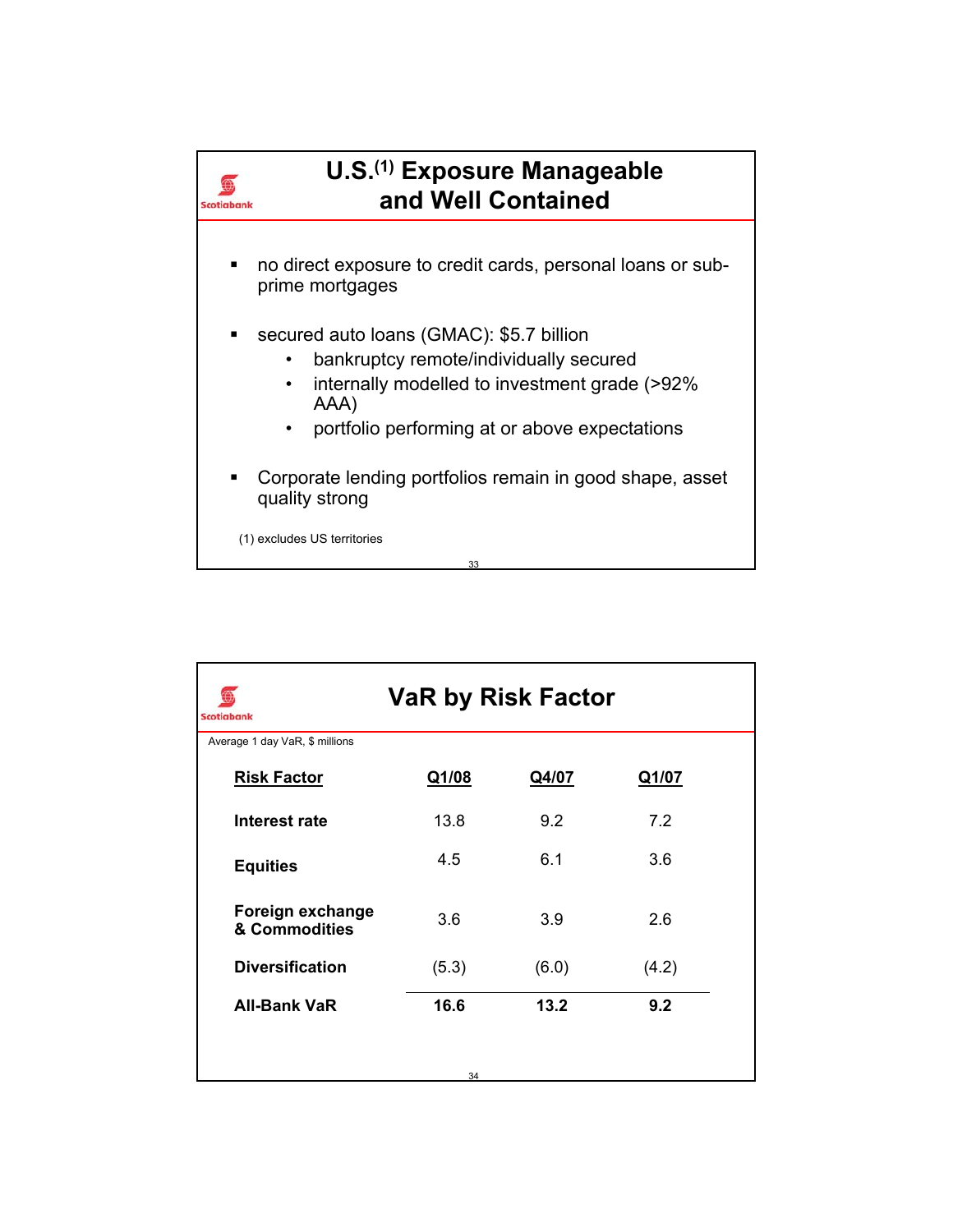

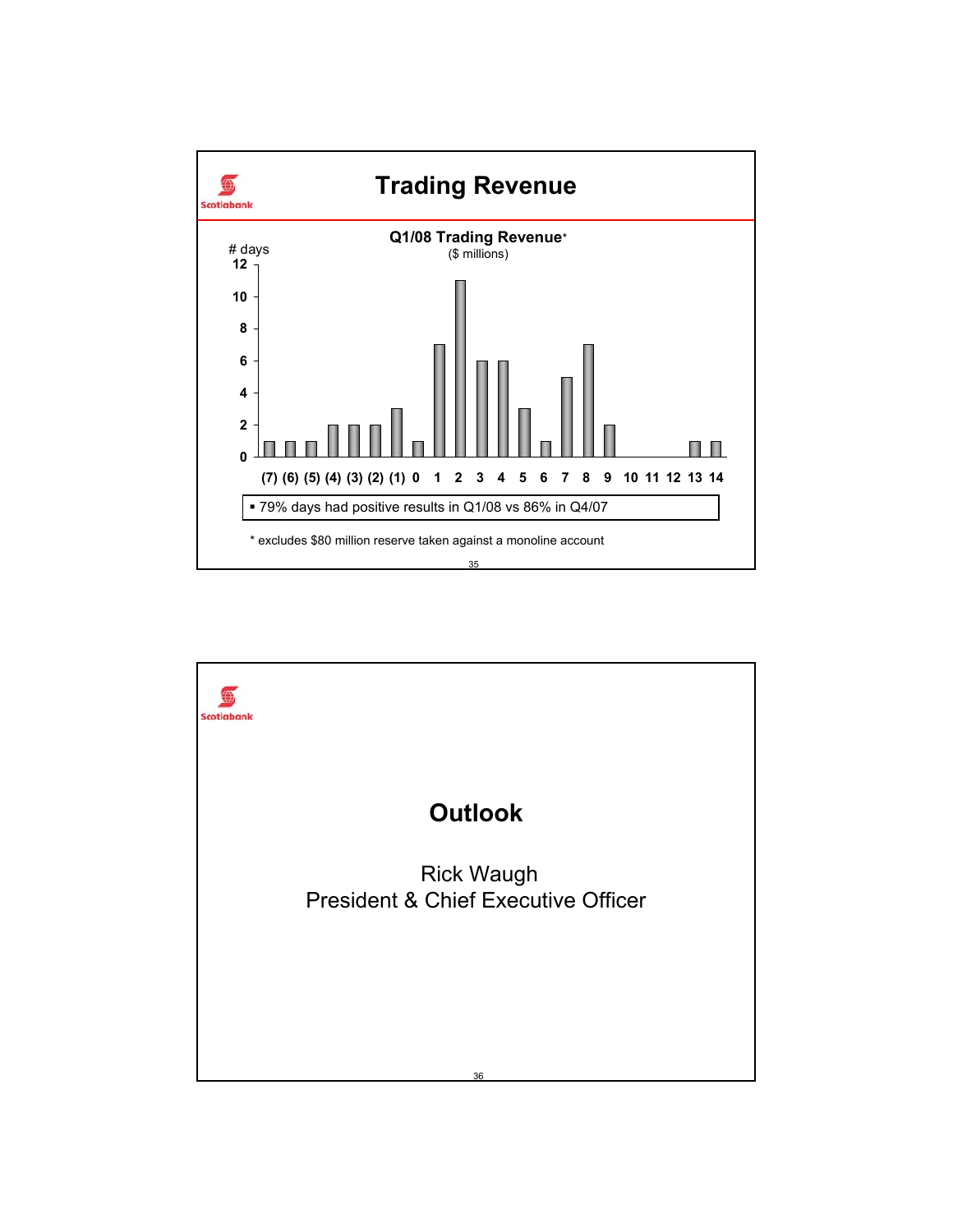

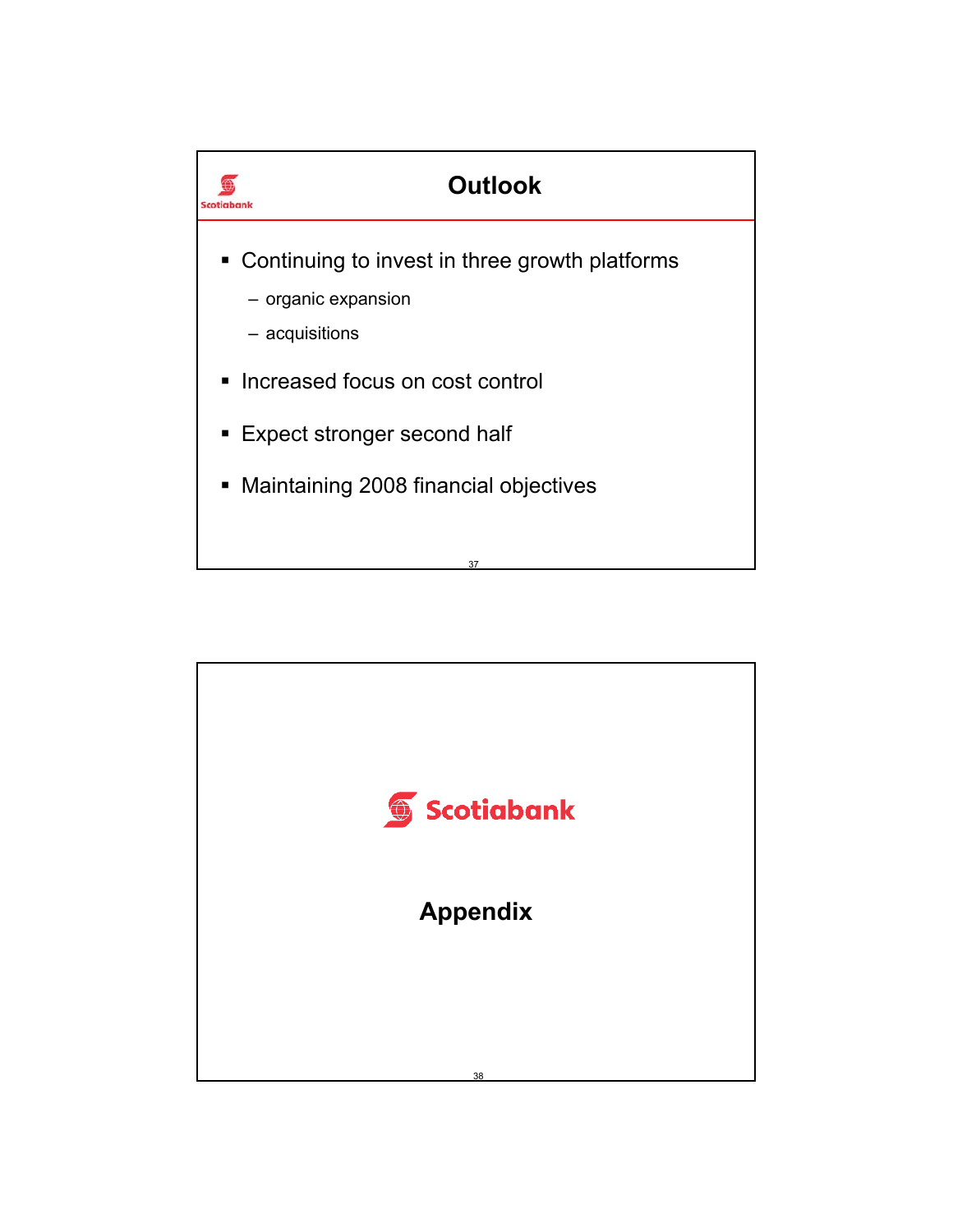

| <b>Impact of Forex Translation</b><br><b>Scotiabank</b> |                 |               |      |                       |       |       |  |  |
|---------------------------------------------------------|-----------------|---------------|------|-----------------------|-------|-------|--|--|
| Q1/08 vs. Q1/07                                         |                 |               |      |                       |       |       |  |  |
| Impact (\$MM)                                           | <b>Domestic</b> | International |      | <b>Scotia Capital</b> | Other | Total |  |  |
| Revenues                                                | (17)            | (145)         |      | (14)                  | (10)  | (186) |  |  |
| Non-interest<br>Expenses                                | 1               | 72            |      | 18                    |       | 91    |  |  |
| Net income                                              | (11)            | (39)          |      | 4                     | (10)  | (56)  |  |  |
| Q1/08 vs. Q4/07                                         |                 |               |      |                       |       |       |  |  |
| Impact (\$MM)                                           | <b>Domestic</b> | International |      | <b>Scotia Capital</b> | Other | Total |  |  |
| Revenues                                                | (3)             | (16)          |      | (2)                   |       | (21)  |  |  |
| Non-interest<br>expenses                                |                 | 7             |      | 3                     |       | 10    |  |  |
| <b>Net income</b>                                       | (2)             | (5)           |      | 1                     |       | (6)   |  |  |
| Average exchange rate<br>Q1/08<br>Q4/07<br>Q1/07        |                 |               |      |                       |       |       |  |  |
|                                                         | \$US/\$CAD      |               | 1.01 | 0.98                  | 0.87  |       |  |  |
| 10.99<br>10.79<br>Mexican peso/\$CAD<br>9.48<br>40      |                 |               |      |                       |       |       |  |  |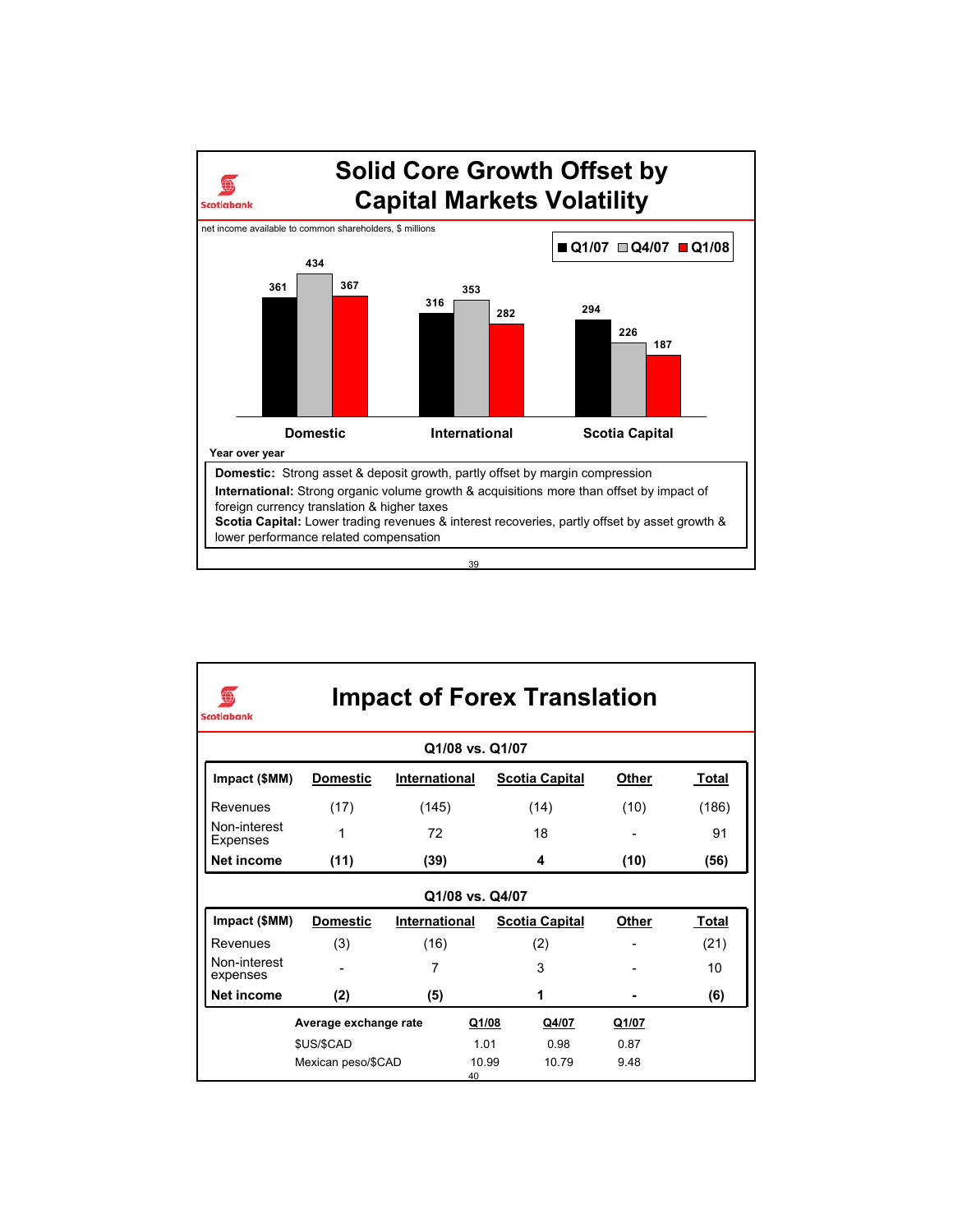